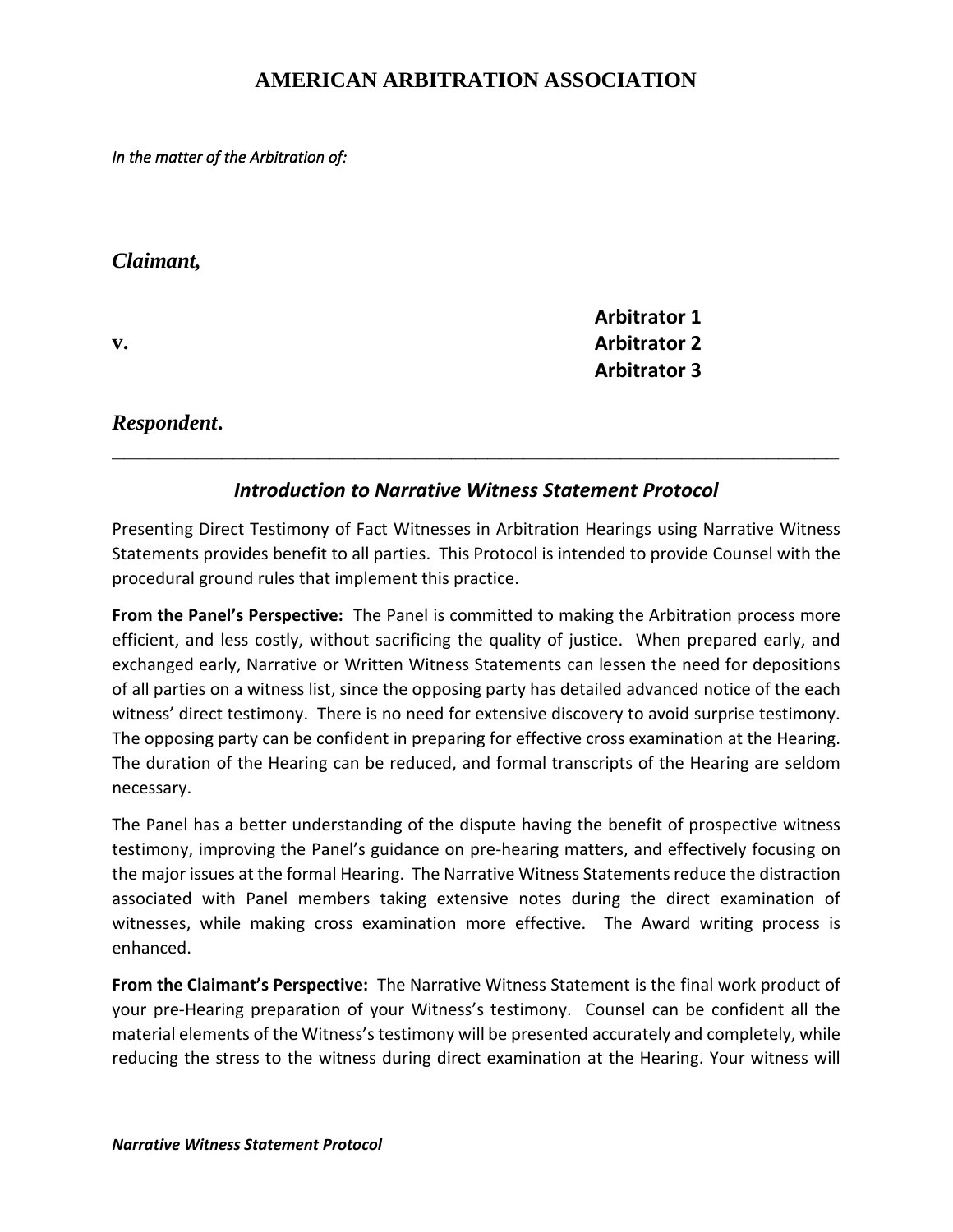never be confused or forget how to respond to your questions. If you consider it necessary, you will be permitted to present the Witness for direct examination at the Hearing following the sequential numbering of the Narrative Witness Statement.

**From the Respondent's Perspective:** Since the Narrative Witness Statements are exchanged well in advance of the Hearing, the Respondent's cross-examination can be prepared well in advance, thus saving time, and likely improving the quality of cross-examination. The Respondent is also better prepared to present rebuttal witness testimony, as necessary.

The Panel's expectation is that the early exchange of prospective direct testimony of witnesses will focus the claims and defenses of the parties and reduce the cost or duration of discovery by deposition. In the event discovery of new information requires that the Narrative Witness Statements be supplemented or amended after they have been exchanged, upon request by a party, the Panel will consider the request to restate portions of the narrative witness statements.

This suggested Protocol will be distributed to all parties in advance of the Preliminary Hearing. Counsel are encouraged to review this Protocol and express their opinions and suggestions to adopt or modify the Narrative Witness Protocol to adjust to the special needs of the case.

## **Narrative Witness Statement Protocol**

The Panel requests that all Direct Witness Testimony under the control of a party be presented at the Arbitration Hearing with Narrative Witness Statements, prepared by the Witness with the permissible assistance of Counsel, submitted under Oath or affirmation, and exchanged in advance of the Hearing in accordance with the schedule set forth in the Panel's Preliminary Hearing Order. Direct witness testimony of non-parties is subject to the Narrative Witness Statement Protocol to the extent possible. Unless otherwise provided, all Witnesses must appear at the Hearing and be available for cross examination.

The following outlines the Panel's Protocol for the Narrative Witness Statements:

*1.* The Narrative Witness Statement should be equivalent in content to Direct Examination of the Witness, using the conventional direct examination format; first question, then witness answer*.* Avoid privilege, establish the foundation*,* avoid speculation and hearsay, be cautious about straying into unsupported opinion and argument*.* In general, Counsel should prepare their direct examination as if they expect objections *and* rigorous cross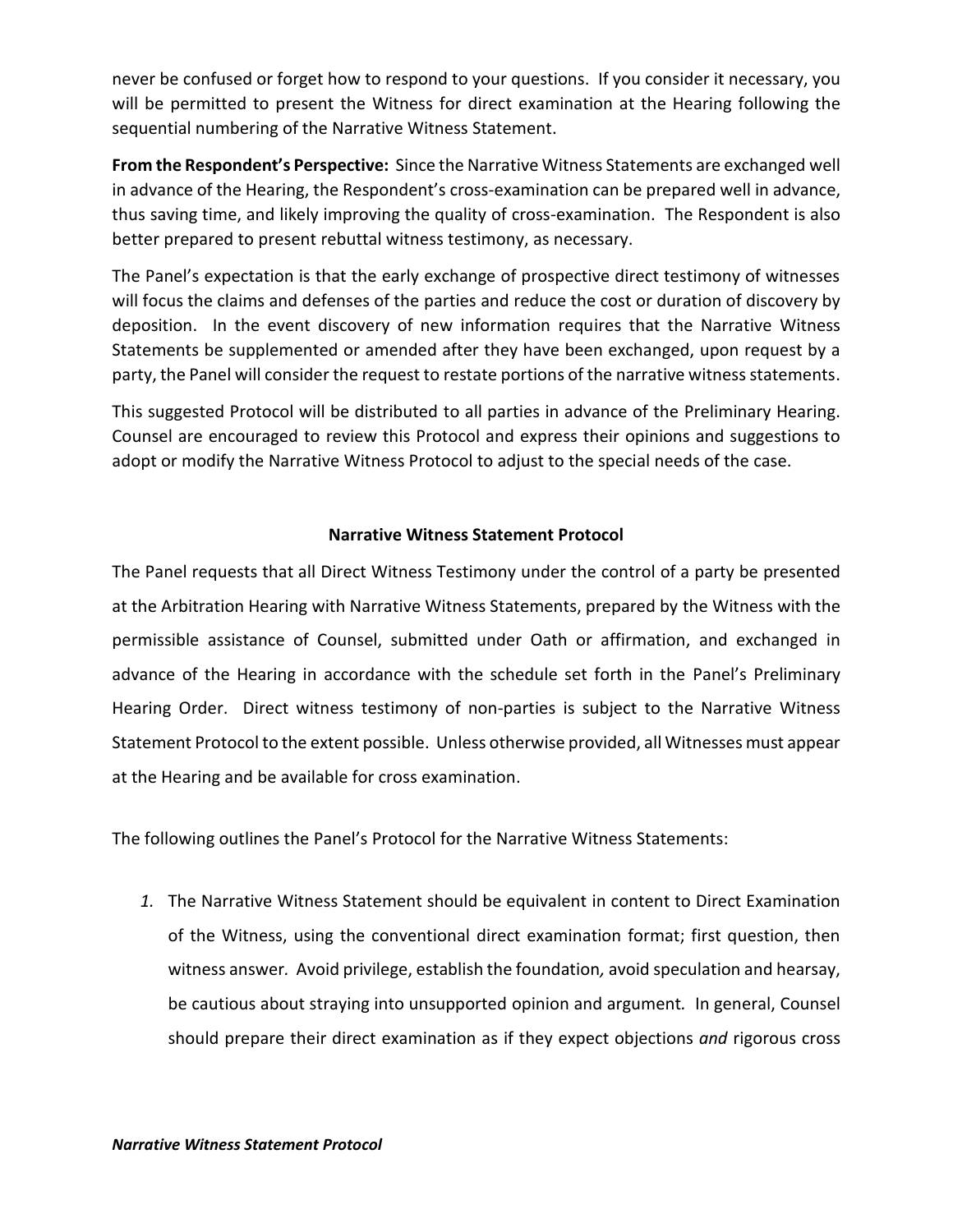examination from their adversary. The Attorney questions can be printed as Q: with the Witness response labeled A*:* 

By way of illustration, but not limitation, Counsel should consider the following topics as part of the Direct Examination by Narrative Witness Statement*:*

- a. The full name and address of the Witness;
- b. Their present or past association with the parties;
- c. A description of the Witness' background, qualifications, training and experience as relevant to the dispute, or to the content of the Witness' statement;
- d. Full detailed description of the facts and the source of the Witness' information as to those facts, just as you would during the Direct Examination of your witness;
- e. All documents on which the Witness relies upon should be provided and submitted with the Narrative Witness Statement, even if the documents are submitted as proposed exhibits to the Hearing;
	- *a.* When first referencing an Exhibit, make sure the witness places a foundation for the authentication and introduction of the Exhibit sufficient to support a finding that the item is what the claims it to be.
	- *b.* For example, an e-mail or text message could be authenticated by direct evidence alone if its author or proponent testifies to producing the contents of the email or text message. An e-mail or text message may also be **authenticated** by direct **evidence** when someone with personal knowledge who received the email or text message testifies that the printed email or text message was received by them. Emails that show the source of the email are usually sufficient to authenticate the document.
	- *c.* In the interest of judicial economy, Counsel are encouraged to stipulate to the authentication of as many documents as possible to reduce the burden of authentication.
	- d. The Witness should reference the specific portions or sections of the Exhibit that apply to their testimony*.* Make sure a reader of the Narrative Witness Statement can follow the testimony and match the testimony to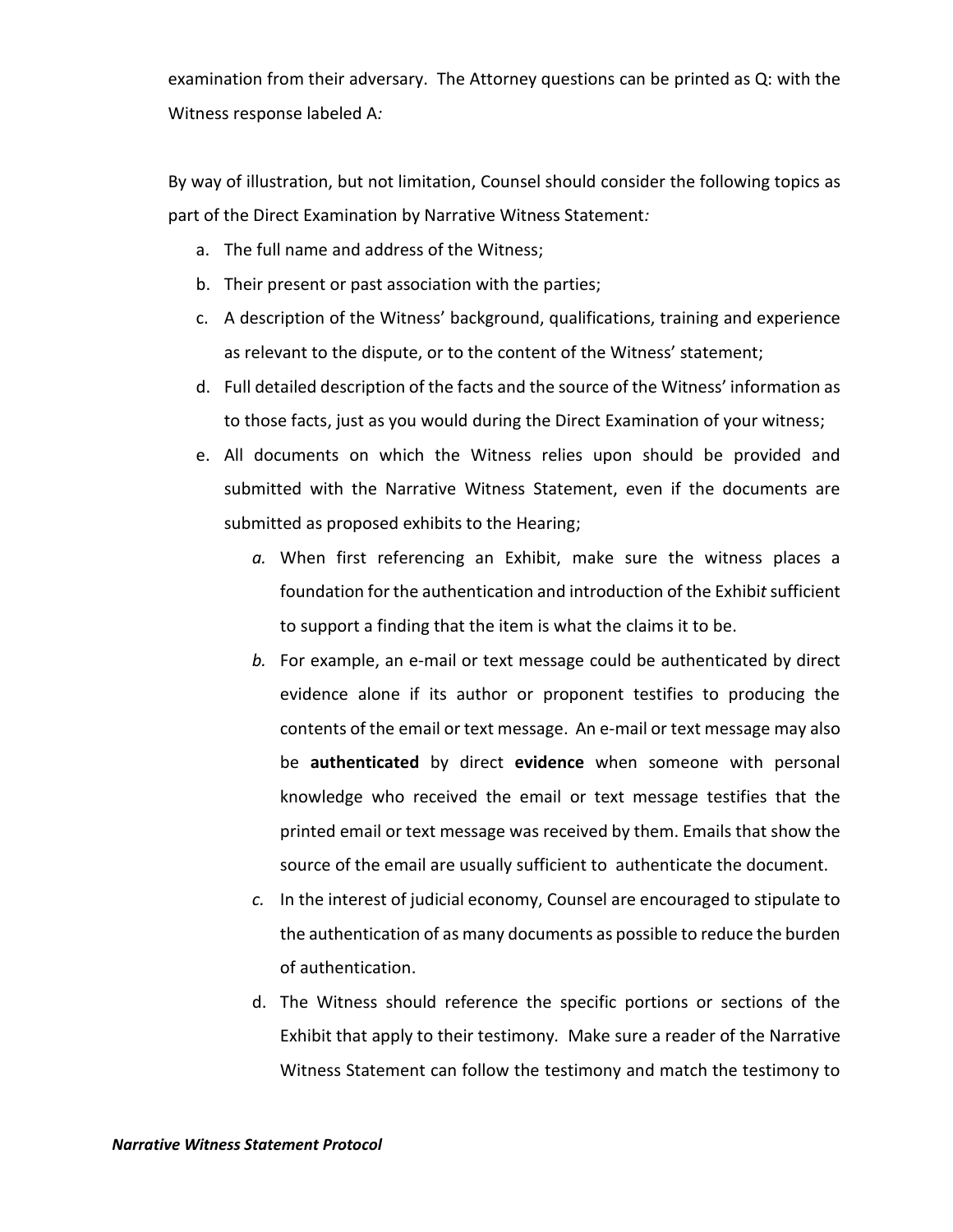the Exhibit. Citing pages and paragraphs to documents, or adding reference markers, such as letters, numbers or arrows will assist in avoiding ambiguity.

- e. When directing a witness to describe or discuss a document referenced in the Narrative Witness Statement, Counsel should follow the Exhibit Reference numbering system used for the Arbitration Hearing, as set in the Preliminary Hearing Orders.
- f. Include an affirmation of the truth of the Narrative Witness Statement, signed by the Witness under Oath.
- 2. Narrative Witness Statements are not appropriate for the following Witnesses:
	- a. Any person not under the control of the party, or whose attendance is compelled by Subpoena. The party requesting the Subpoena shall provide a general summary or the expected testimony of the witness, and shall produce the summary no later than the schedule established for exchange of the Narrative Witness Statements.
	- *b.* Rebuttal Witnesses*.*
- *3.* Number each Question and each Answer for the Narrative Witness Statement. The following  $Q/A$  format makes it convenient for future reference. Use  $Q_1$ ,  $Q_2$ ,  $Q_3$ , etc. for the Question from the attorney, and A 1, A 2, A 3, etc. for the Answers from the Witness*.*
- 4. Hearsay testimony is problematic in all Arbitration Hearings. Counsel should assist the Witness to avoid Hearsay testimony not supported by an exception. When exceptions to Hearsay exclusions apply, Counsel should footnote that part of the Narrative Witness Statement accordingly. During Cross examination, the Panel will consider objections to unsupported Hearsay statements contained in the Narrative Witness Statement.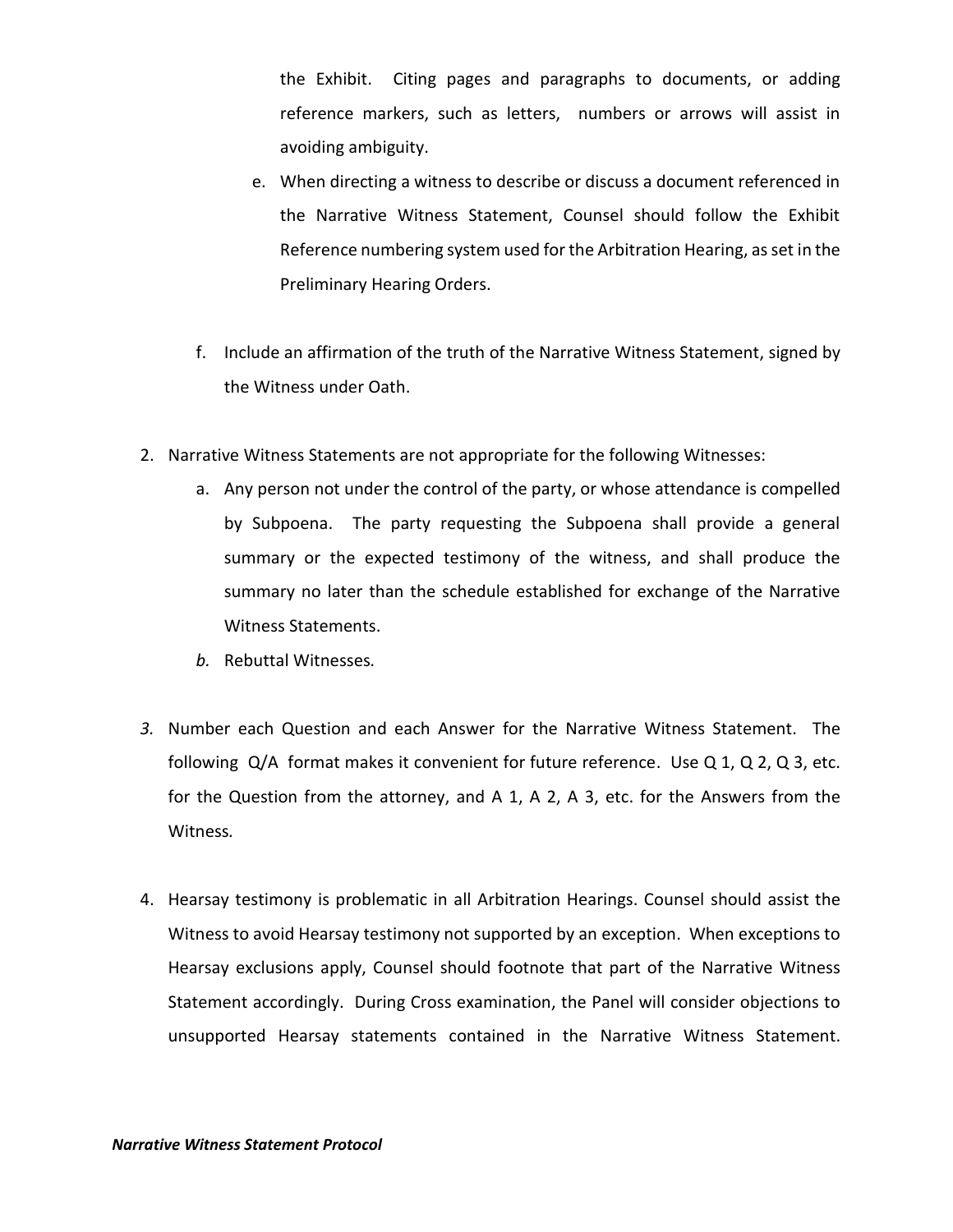Admissibility, relevance, materiality, and weight of the evidence will be determined by the Panel.

- *5.* The Narrative Witness Statements will be submitted to the Panel and Opposing Counsel in advance of the Hearing, the time schedule generally covered in Preliminary Hearing Scheduling Orders. The schedule for exchange of the Narrative Witness Statement of the adverse party will generally be set by the Panel after the exchange of the Narrative Witness Statements of those Witnesses under the direct control of the Claimant*.* When prepared early, and exchanged early, Narrative or Written Witness Statements should lessen the need for depositions since the cross-examining party has detailed advanced notice of the witness' direct testimony and can be prepare for effective cross examination.
- 6. At the Hearing, each Witness will be Sworn under Oath, and attest to the accuracy and completeness of the Narrative Witnesses Statement. Generally, the Narrative Witness Statement is presented as direct evidence, and immediately submit the Witness to cross examination. At Counsel's option, when they feel the Panel would benefit from observing the demeanor of the Witness, they may proceed with what would be considered a standard direct examination with questions from Counsel and answers from the Witness, following the general sequence of the submitted Narrative Witness Statement. Because one of the major advantages of Narrative Witness Statements derives from the efficiency of saving time at the formal Hearing, Counsel is encouraged to abbreviate the question and answer format once the Witness is comfortable testifying and you feel the Panel has the benefit of the Witness' demeanor. It is not necessary to complete the full scope of testimony contained in the Narrative Witness Statement.
- *7.* Supplements to the Narrative Witness Statement. In the event discovery of new information presents the need to supplement or otherwise amend a Narrative Witness Statement after it has been exchanged with opposing Counsel, upon request by a party and with approval of the Panel, counsel may provide supplemental Questions (SQ) and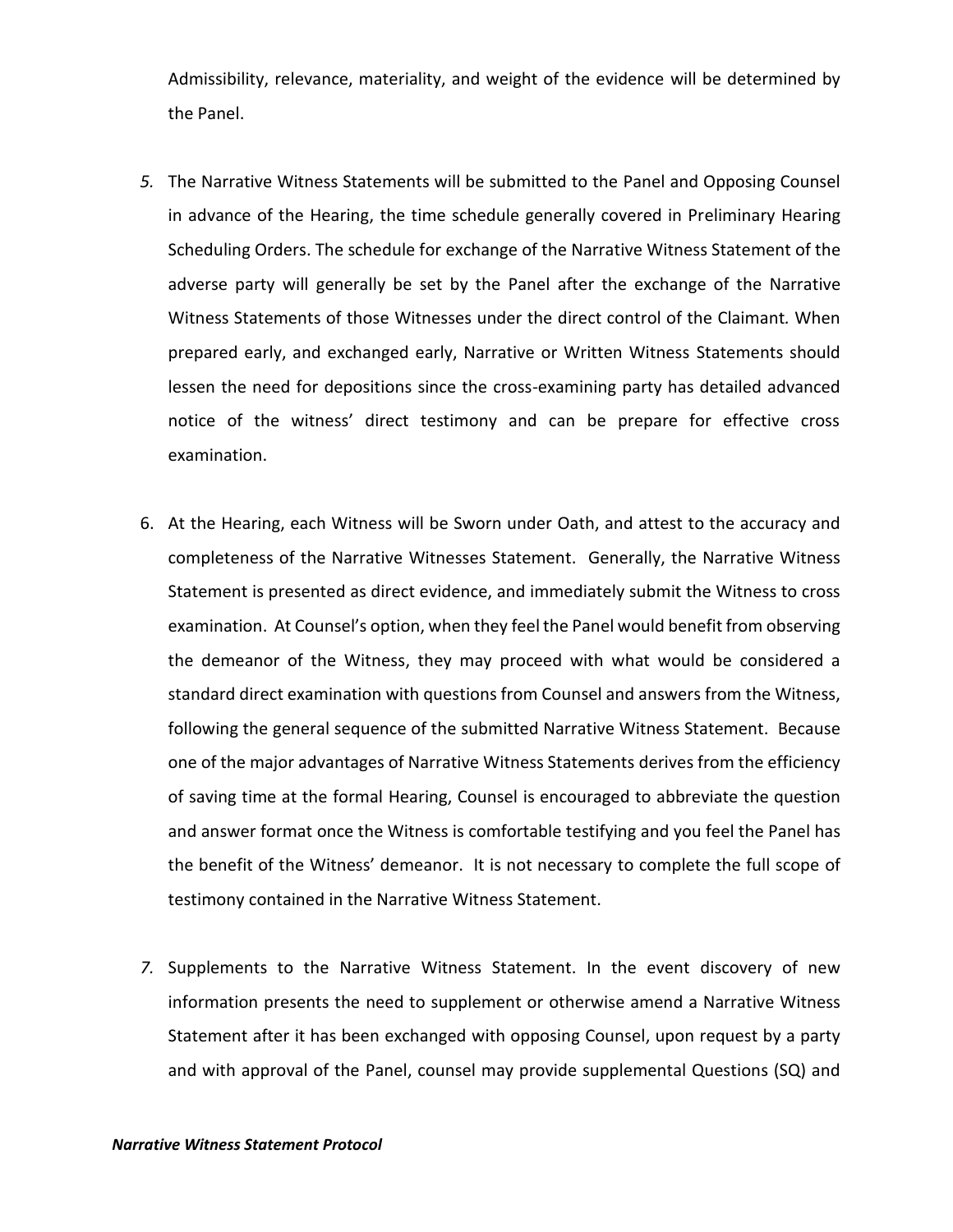Answers (SA) to the Narrative Witness statement consistent with the newly discovered information.

- *8.* Format for Supplemental Information.Supplemental SQ/SA will be inserted into the that sequence of the existing Narrative Witness Statement relating to the same topic as the supplemental information. For example, if the supplemental information relates to the topic in Question/Answer 45, use the format SQ 45.1, SQ 45.2, SQ 45.3, etc. and SA 45.1, SA 45.2 and SA45.3 etc. where the decimal is used to reference the necessary string of additional Supplemental Questions (SQ) and Supplemental Answers (SA) to be inserted in the Narrative Witness Statement.
- *9.* Opposing Counsel may cross exam the Witness at the Hearing.The Panel requests that to the extent practical all cross-examination directed to a witness refer to specific numbered Q/A statements of the Narrative Witness Statement.
- 10. Counsel may agree to waive cross examination of a Witness, in which case the Narrative Witness Statement will stand as direct evidence without the need for the Witness to be present at the Hearing. This might occur in the case of secondary Witnesses whose testimony is straight forward and non controversial. The Narrative Witness Statement can thus reduce the cost of pre-hearing discovery when used as a fact-finding tool.
- *11.* Redirect examination of a Witness after Cross Examination is permitted but limited to new topics raised on cross examination*.*
- 12. If Counsel anticipates Rebuttal Witnesses, they are encouraged to make arrangements for presenting the Rebuttal Witness without unnecessary delay to the Hearing.
- 13. Expert testimony will follow the Narrative Witness Protocol, and the Panel may customize the Protocol to suit the needs of the case.